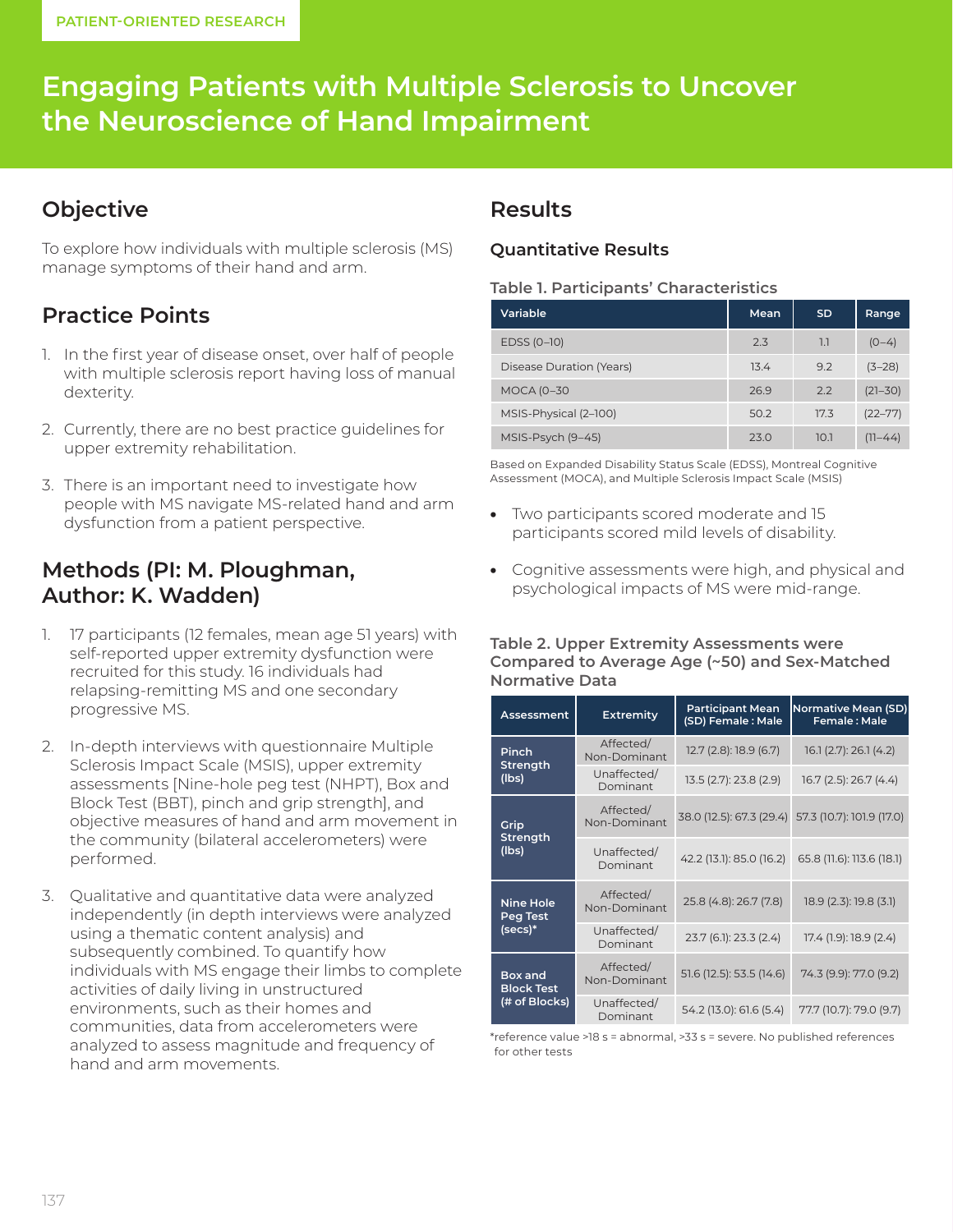

#### **Figure 1. Nine Hole Peg Test (seconds) in Affected and Unaffected Upper Extremities in Female and Male Patients with MS Compared to Normal**

• All assessment means were below normal data. For NHPT, two participants scored in the severe impairment range (> 33.3 s) and 15 scored in the mild impairment range (18 – 33.3 s). Of the 15 within the mild range, 13 participants discussed significant hand dysfunction limiting independence.



• Nine hole peg test for affected limb: 39/s (severe); Grip strength for affected limb: 15 lbs (below normal).

**Figure 2. Accelerometry Diagram in a Participant Showing Asymmetrical, Low Frequency and Magnitude of Bilateral Upper Limb Movements in the Community Over 24hrs**

• On the y-axis, the bilateral magnitude quantifies the intensity of movement in both upper limbs. On the x-axis, the magnitude ratio indicates the contribution

of each limb to activity. The large color bar scale on the right side of the figure represents frequency, where brighter colors indicate greater frequencies of movement. The affected limb represents the hand and arm that was self-reported by the patient as more symptomatic. The non-affected limb represents the hand and arm that was self-reported by the patient as less symptomatic.



**Figure 3. Accelerometry Diagram in a Participant Showing Asymmetrical, Low Frequency and Magnitude of Bilateral Upper Limb Movements in the Community Over 24hrs**

- **Accelerometry Figures:** Participants' accelerometry data aligned with their accounts of learned compensation and priority of the lower versus upper extremity in rehabilitation settings.
- Most patients did not receive rehabilitation for the management of their upper extremity symptoms.

### **Qualitative Results**

1. Qualitative Theme 1: Self-learned compensation – Participants responded to their physical limitations by developing strategies to help them live independently. For example, "I would just work around it. I got used to using my left. But I manage to get it done. Whichever hand." (NHPT affected hand: 20 s (mild), Accelerometry plots: Symmetry, moderate frequency and magnitude).